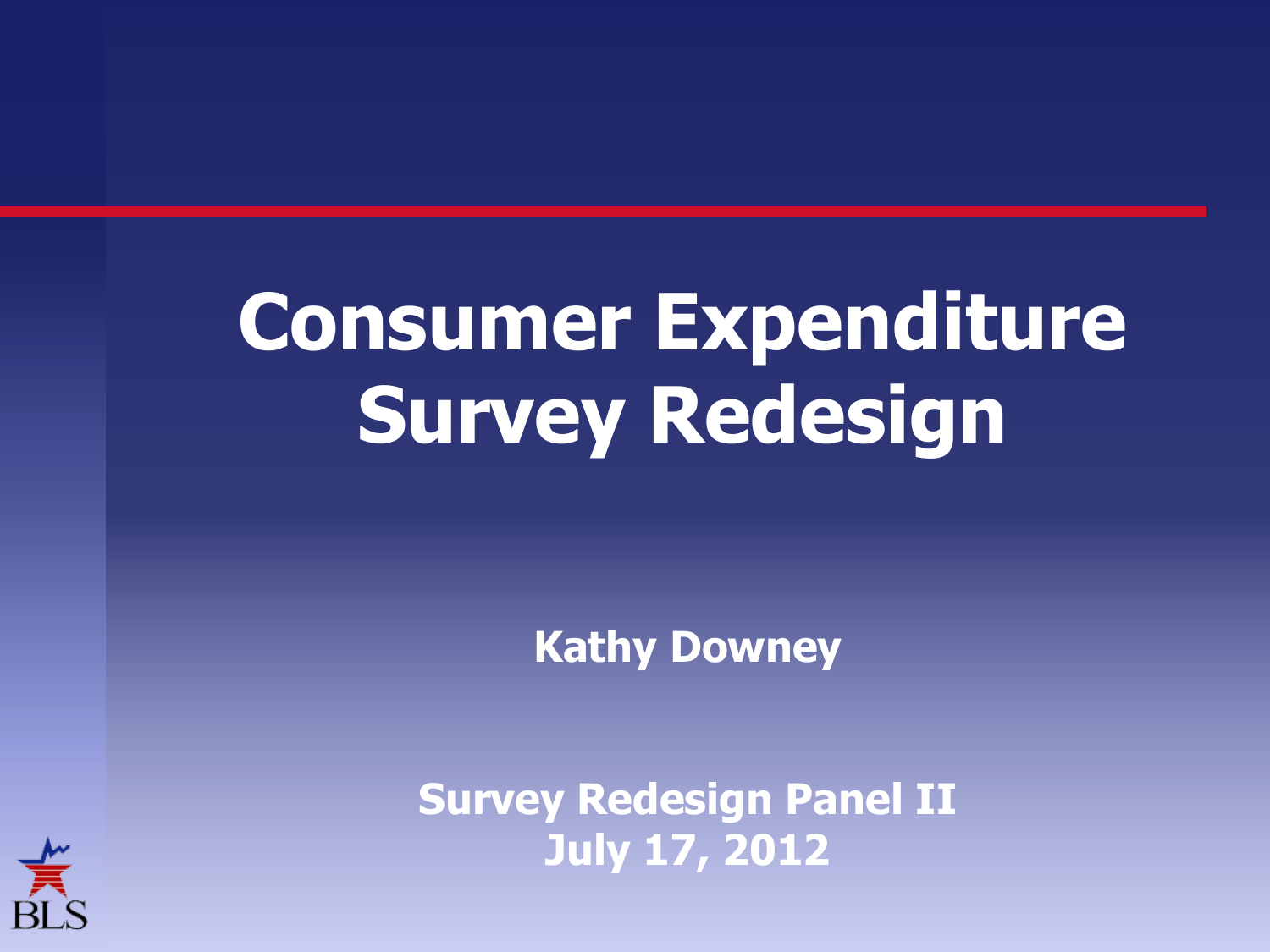### **Survey Overview**

#### ■ Objective

- ▶ Collect information on the buying habits of America's consumers, including their expenditures, income, and household characteristics
- ▶ Used for periodic revision of the Consumer Price Index (CPI)
- Sample Frame
	- ▶ Conducted by Census Bureau with their address frame
	- ▶ Unit is "consumer unit" (CU)
	- ▶ Interview Survey (CEQ): 5 interview waves, 7,060 respondents =  $35,300$  annual responses
	- ▶ Diary Survey (CED): 2 one-week self administered diaries, 7,050 respondents  $* 2 = 14,100$  annual responses

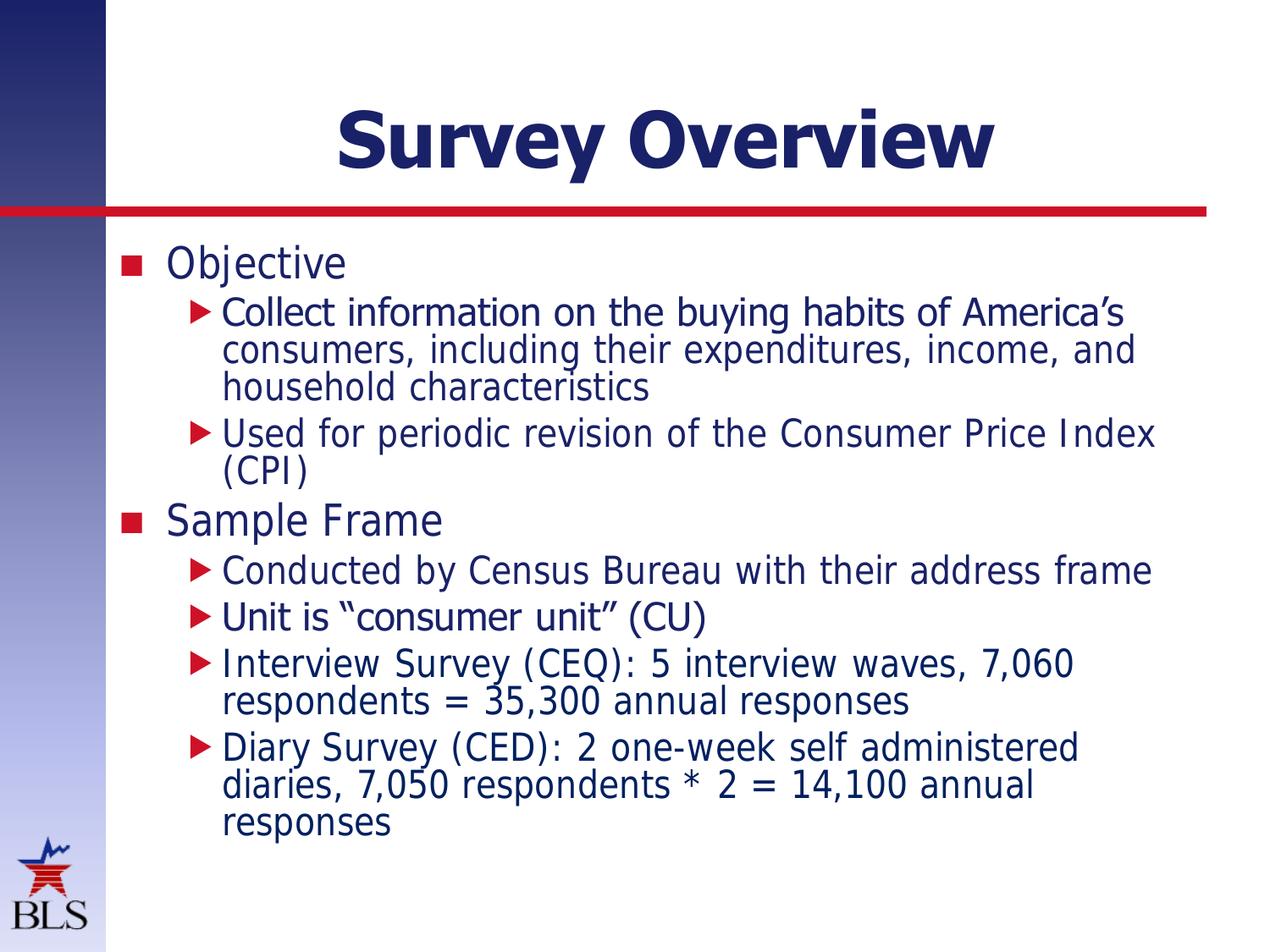### **Survey Overview**

#### Interview Survey: 5 interview waves

- Designed to be via personal visit, but about 1/3 are by telephone
- Average response rate 74% (CY 2010)
- Diary Survey: 2 one-week self administered diaries
	- Average response rate 77% (CY 2010)

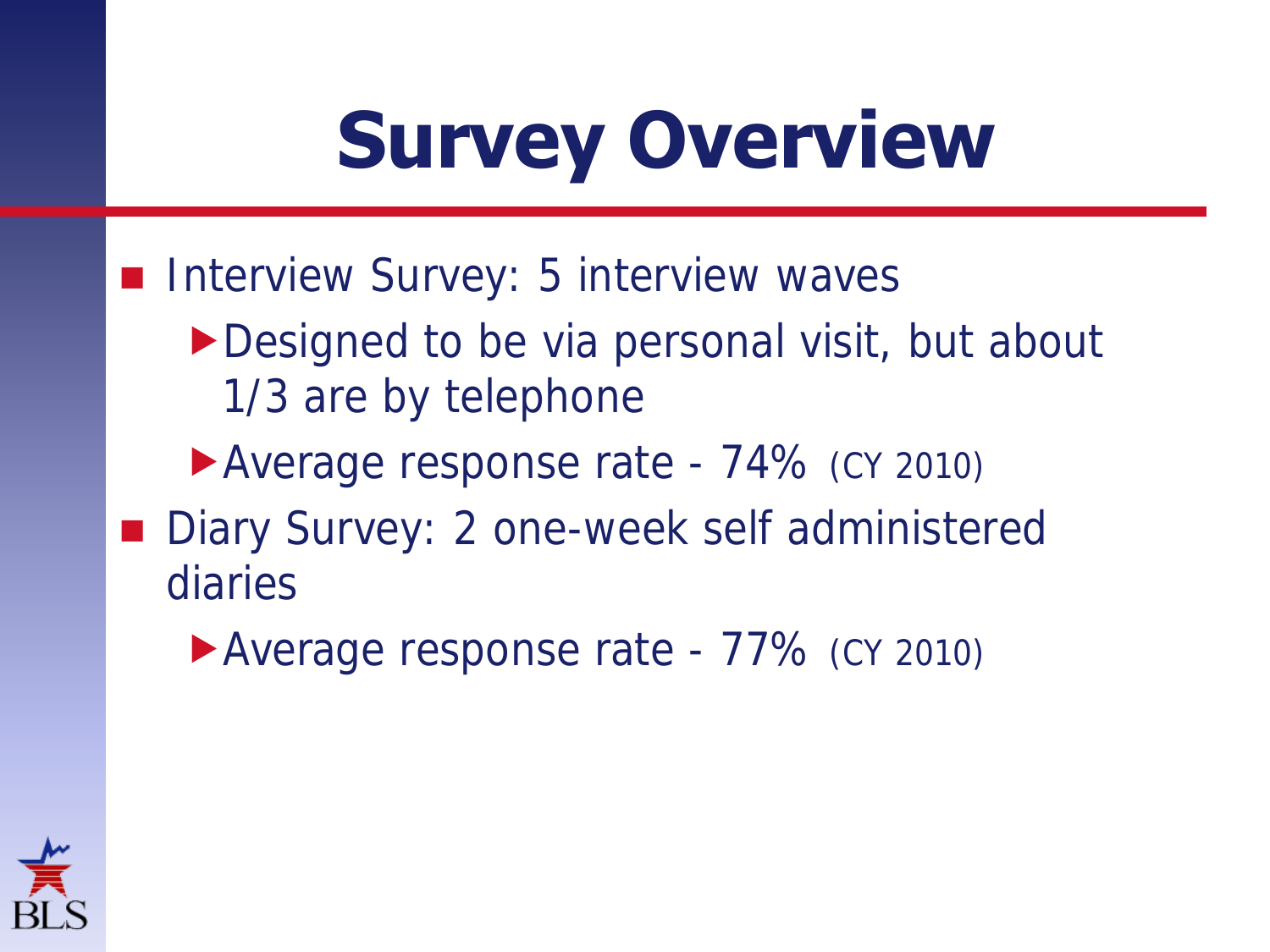## **Redesign Motivations**

#### Redesign Motivations

- Evidence of measurement error
- Environmental changes in technology and spending behaviors
- Need for greater flexibility
- Redesign objective
	- Verifiable reduction in measurement error, with a particular focus on underreporting
	- ▶ Taking two paths large and small-scale

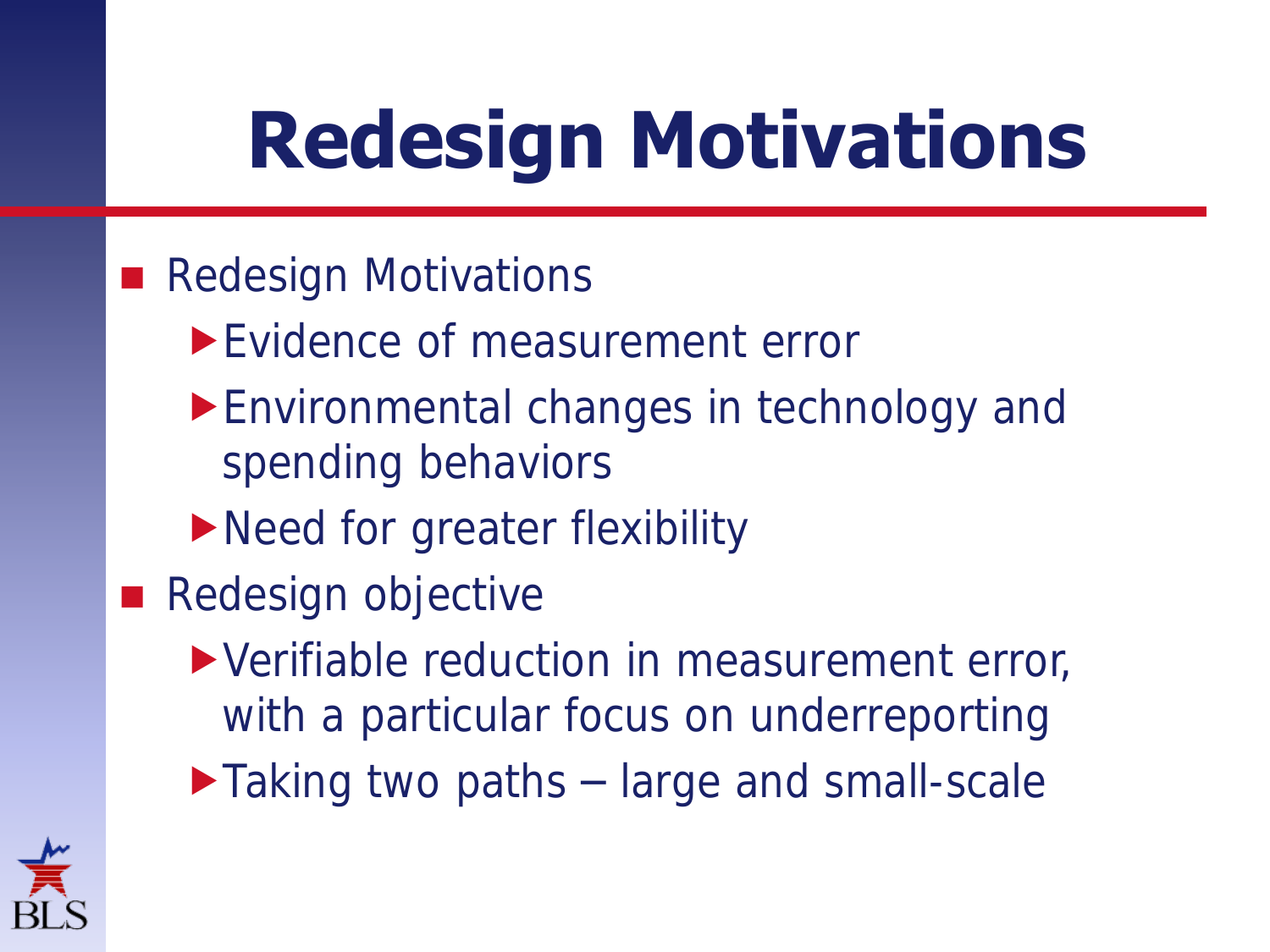### **Summary of Small Scale Redesign topics**

- Reducing the length of the CEQ (for 2011 on)
	- **Eliminating questions**
	- Streamlining sections
- **Estimating income taxes**
- Using CED data to impute for CEQ data
- **Determine need for bounding interview** and research ways to reduce Interview #2

■ Web Diary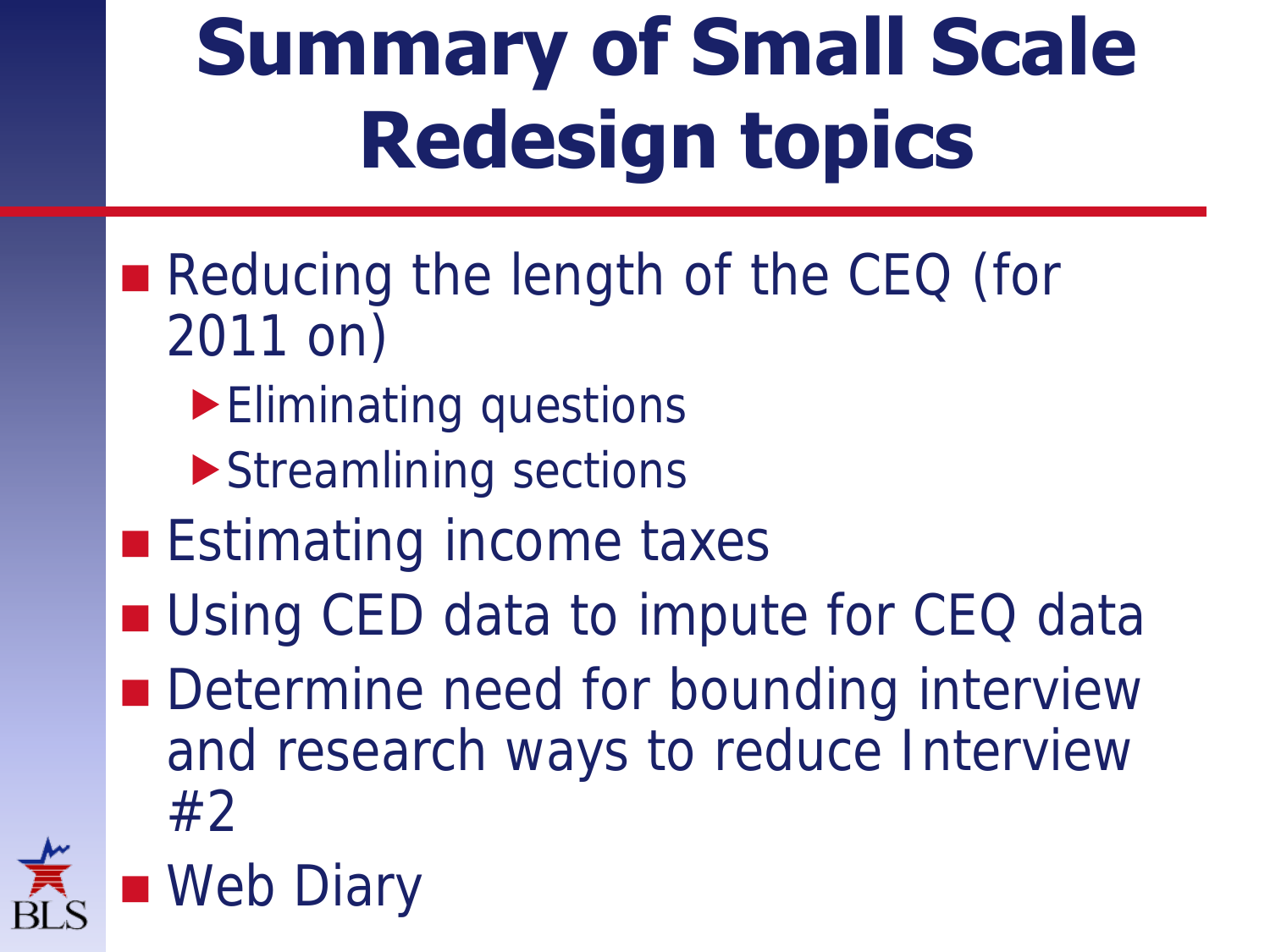# **Research (1)**

#### Data Users: Two data user surveys

- Users' have a variety of (often competing) priorities, but tend to rate quantity (e.g., a complete data set for a CU) over quality (e.g., response rates).
- In general, users tend to ask for *more*; more details and more sample

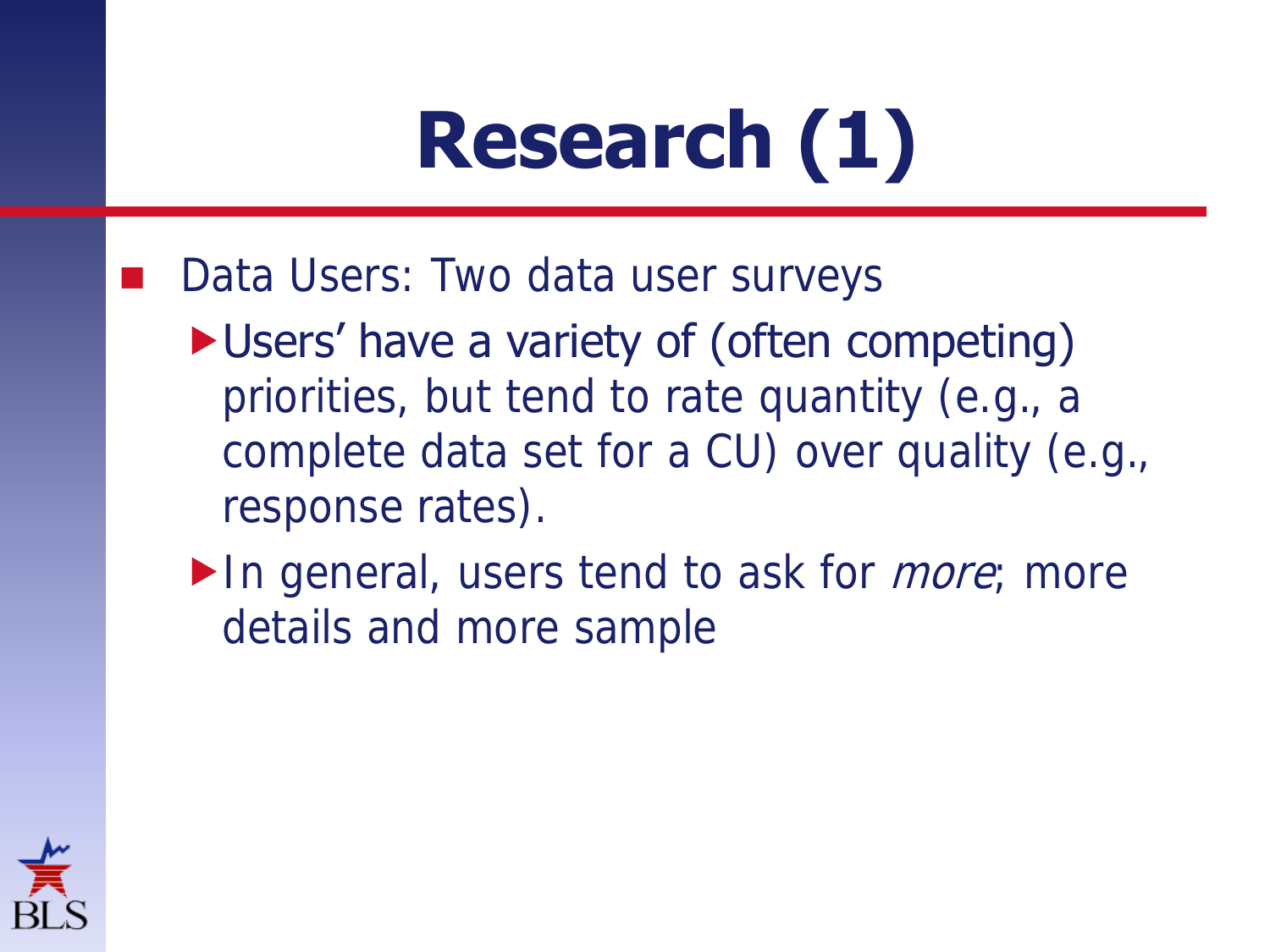# **Research (2)**

#### Records: Two field studies

- $\blacktriangleright$  It is very time consuming to get respondents to collect records
- The process of matching records to the flow of interview questions requires interviewer flexibility and respondent effort and cooperation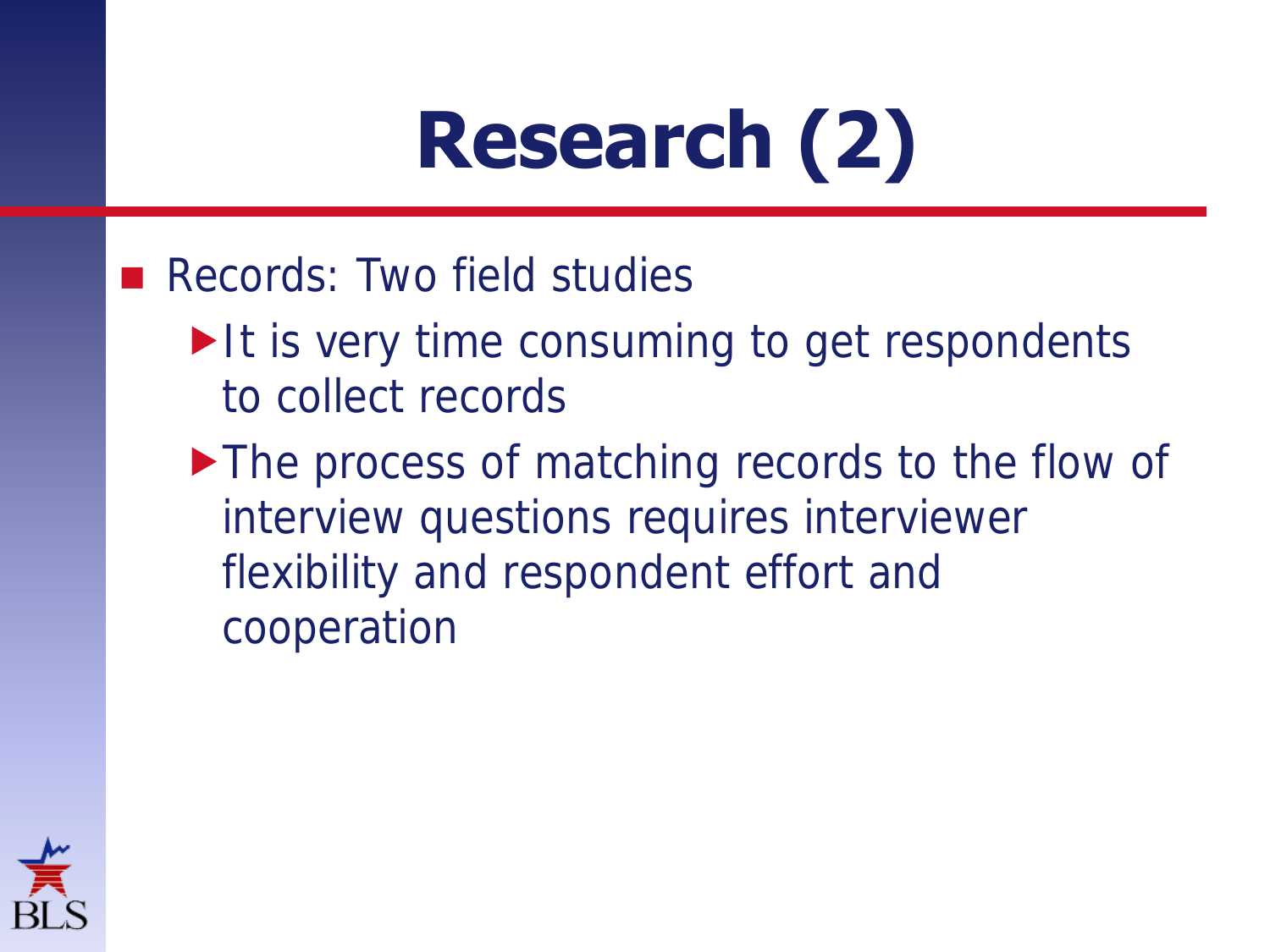# **Research (3)**

- Global Questions: Lab and field studies
	- Mixed results on correlation between global responses and detailed responses - varies by category
	- **Respondents don't use a systematic, recall or** expenditure-based strategy for arriving at answer
	- Mixed opinion about accuracy of global questions

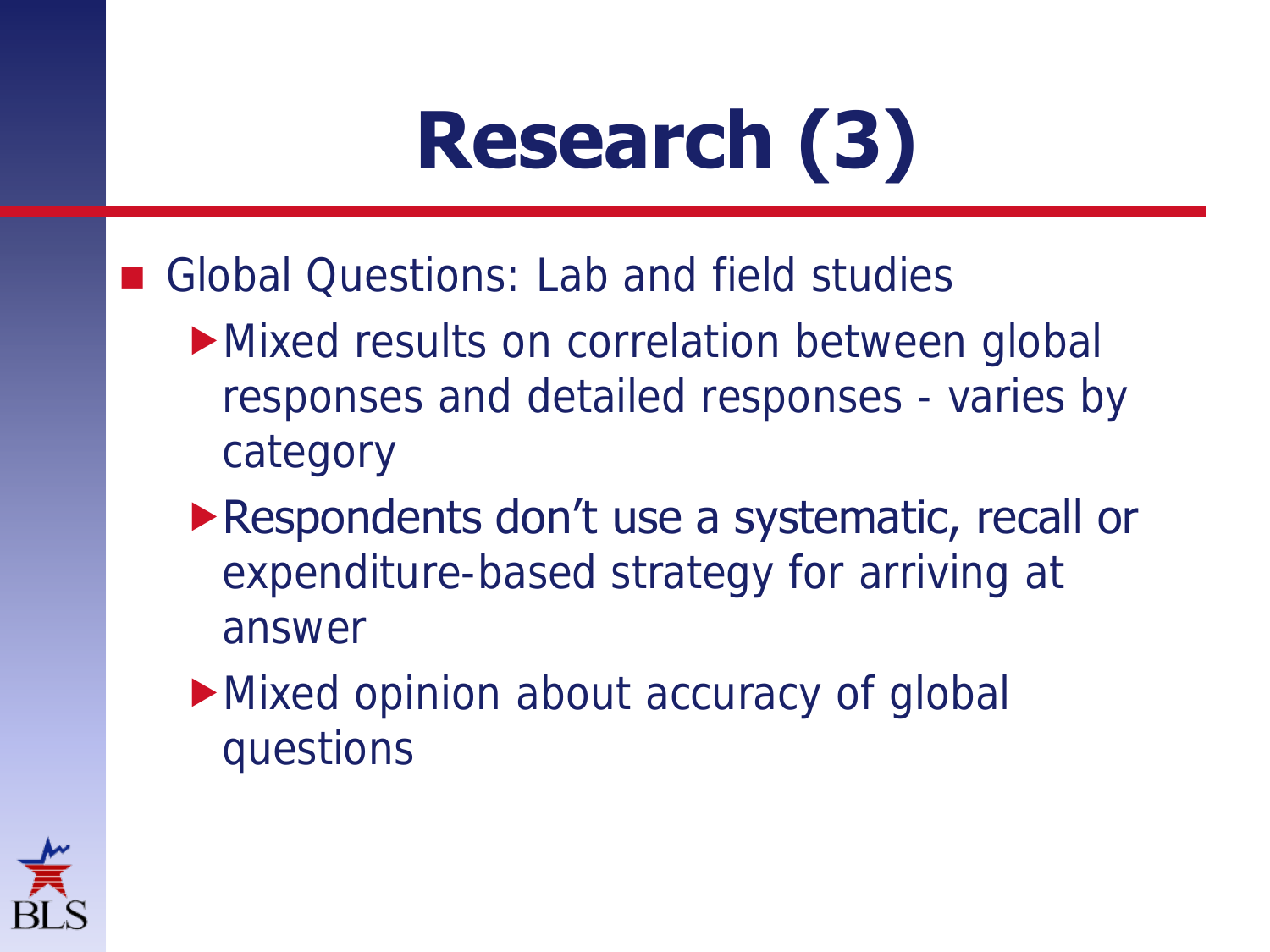## **Research (4)**

- Survey Mode: Production data analysis, usability tests
	- ▶ Telephone interviews resulted in comparable data quality when use of recall aids is controlled
	- There are many operational issues with implementing a web survey for CE diary

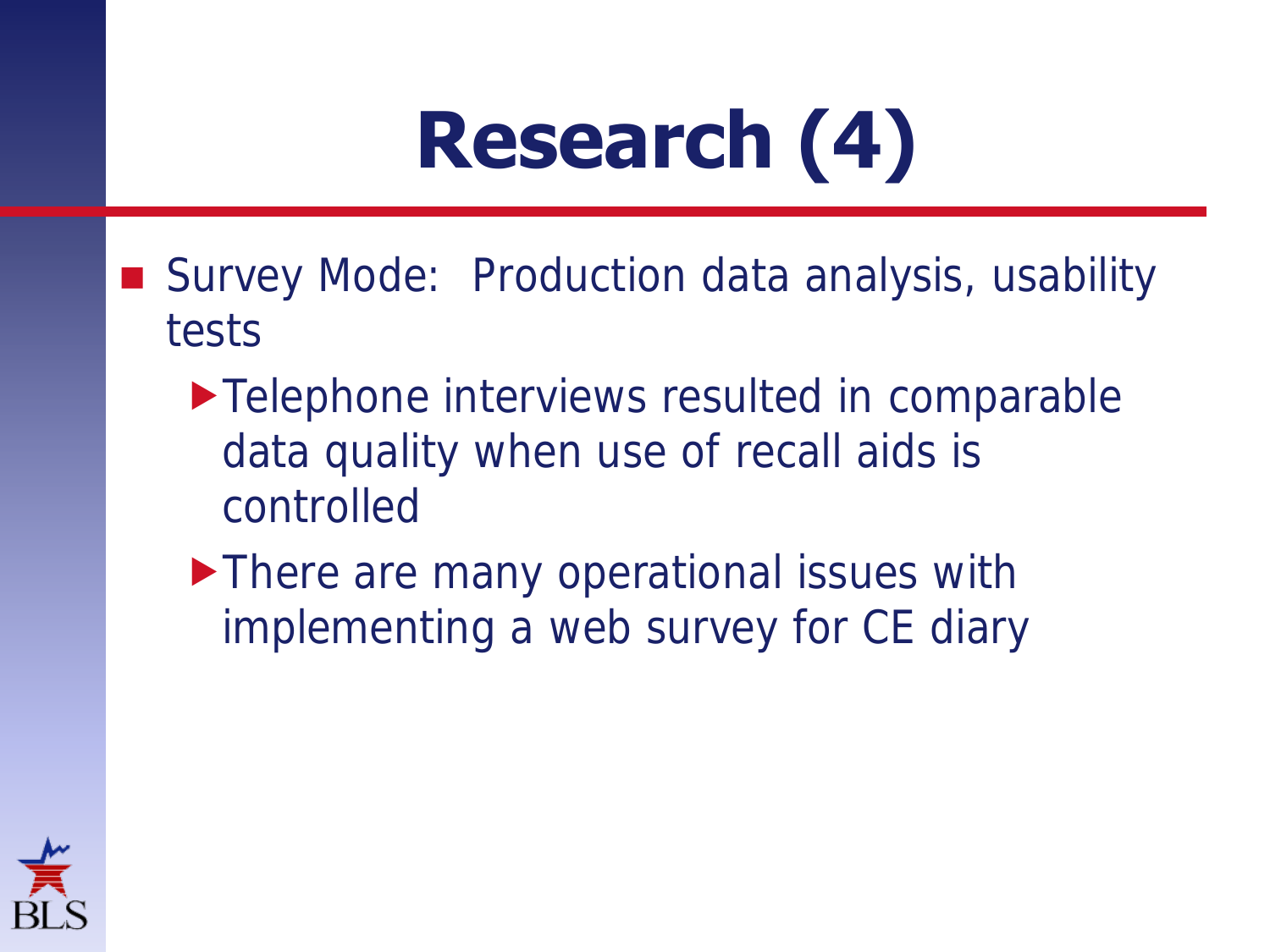### **Handling the Unexpected**

- Typical project management issues, such as delays or underestimates of time needed to complete tasks
	- ▶Had to lock Design Team into a report even though inputs for the report may not be finished
- Gemini Project Initiative was not funded
	- Will try to remain budget neutral
	- Implementing small-scale redesign options that will likely save money

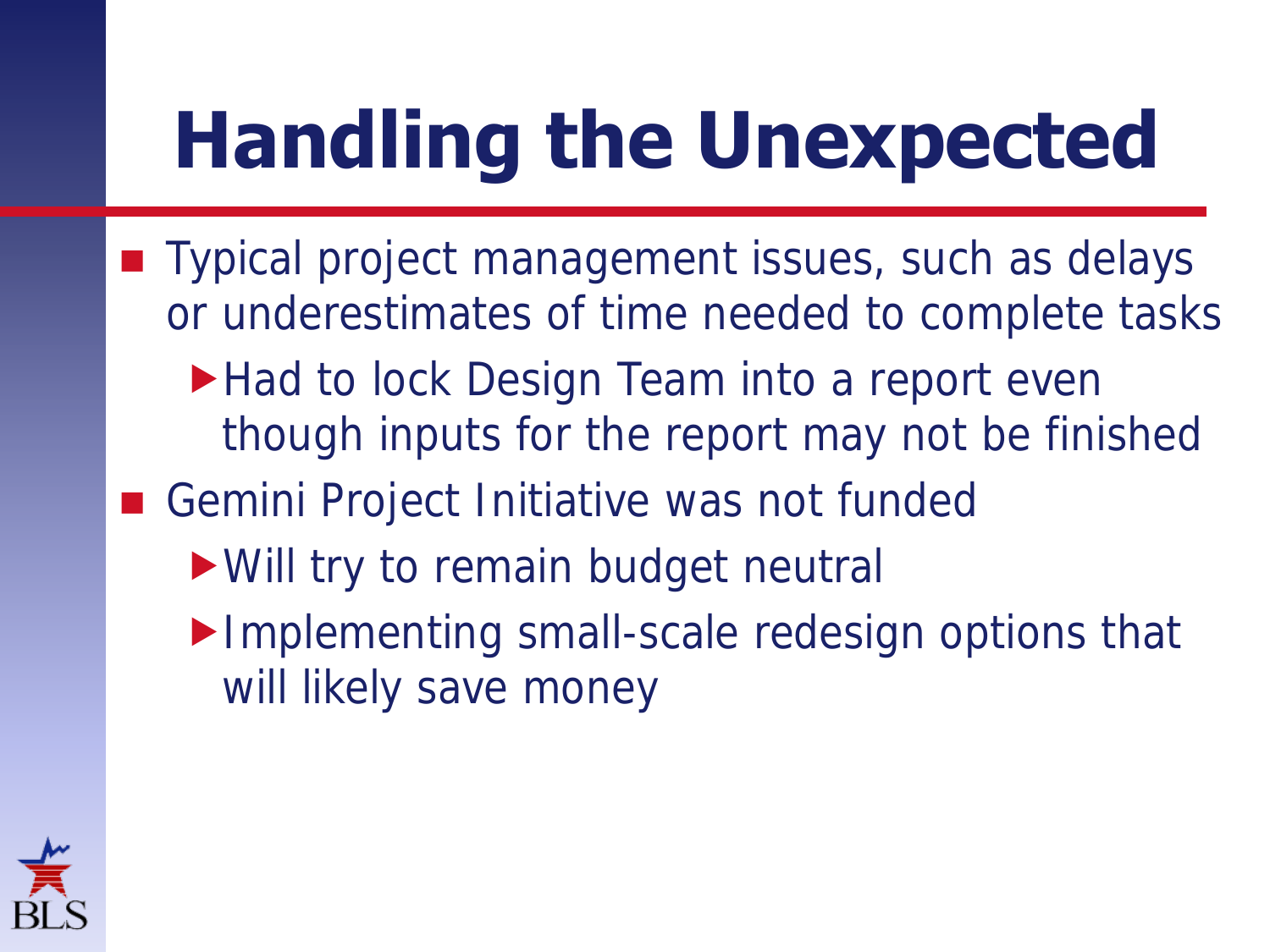## **Final Redesign Model**

- **Developing the final design** 
	- Interagency Design Team will kick-off this week
	- Incorporate inputs from multitude of sources
- **Final Design approval** 
	- **Presentations to levels of CE and BLS management**
	- ▶ Stakeholder feedback
		- Design will have integrated feedback from previous user surveys and forums
		- Data User Impact Team to kick-off in 2013 feedback will be integrated into final transition roadmap

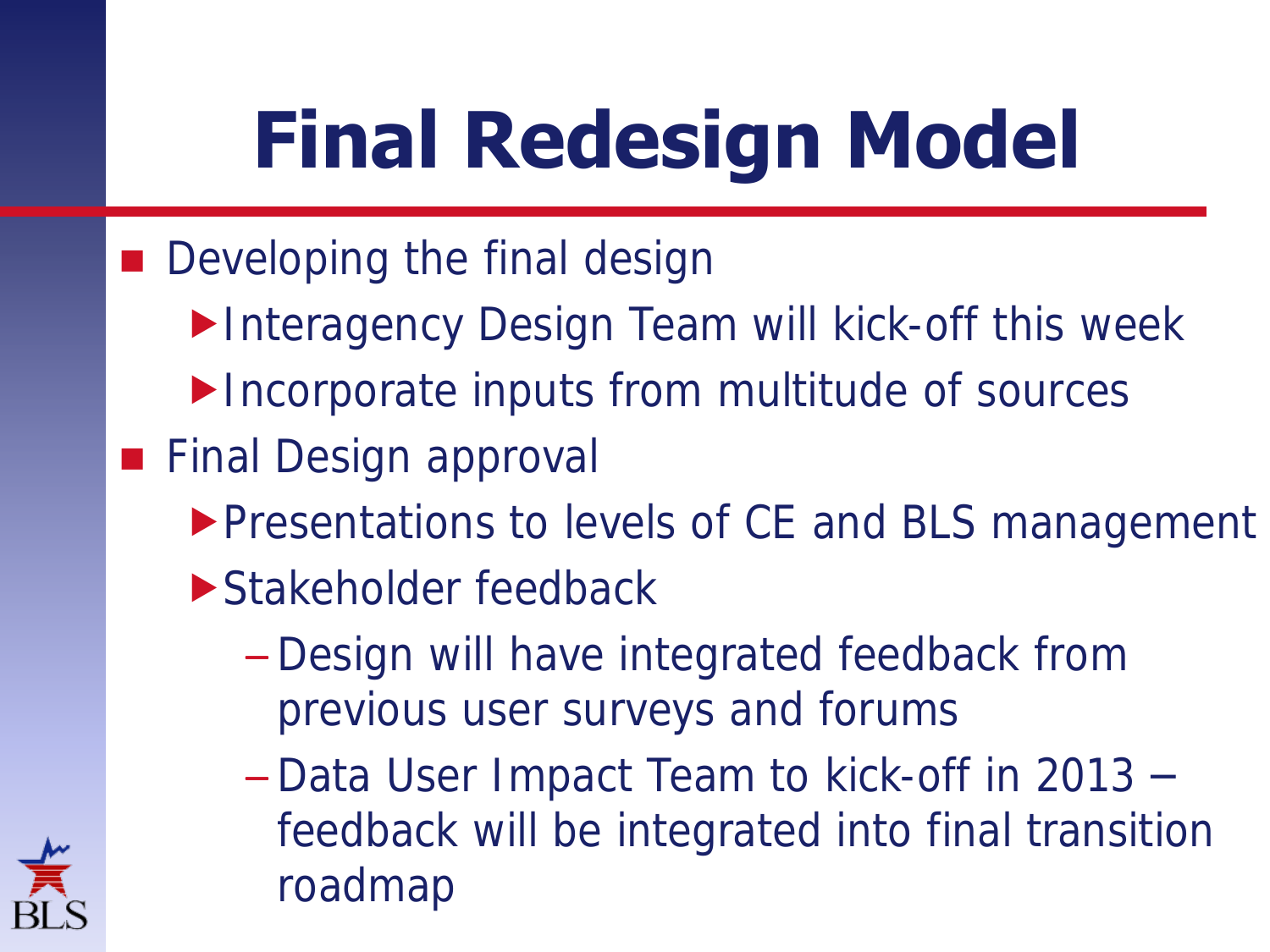### **Redesign Evaluation**

- **Exaluation of redesign success** 
	- Goal: a reduction in measurement error
	- ▶ Funding research contracts to produce a turn-key research plan to estimate measurement error pre and post redesign
- Final testing prior to implementation
	- Will have a large-scale pilot of the redesigned surveys
	- Five years to plan, implement, and analyze

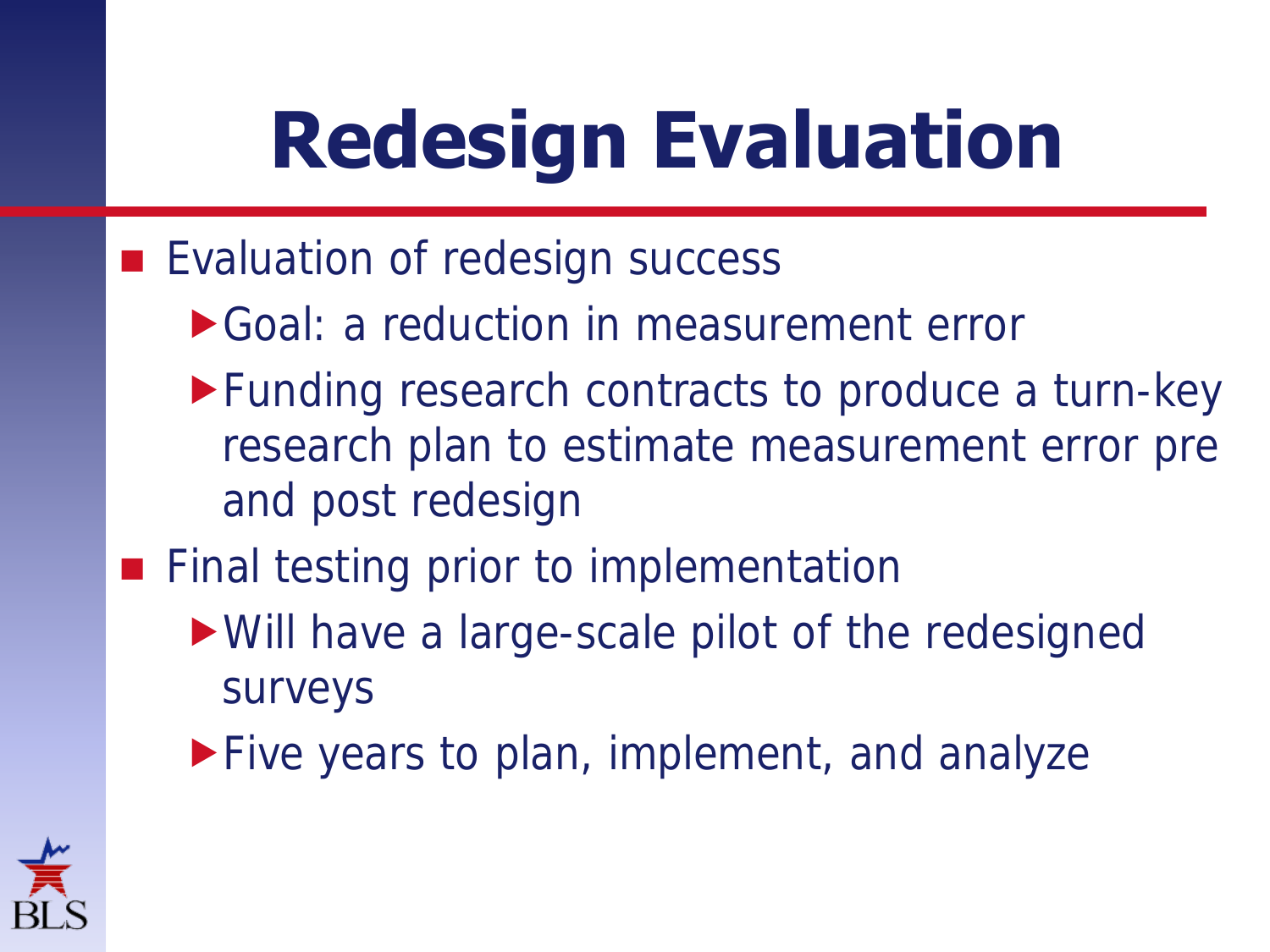### **Timeline**

- 2009: Project planning, definition of data quality
- 2010: Identify and prioritize user needs, hold research methodology workshops
- 2011 2012: Develop inputs for redesign proposal and survey alternatives

2012 - 2013: Develop redesign proposal

Currently: Almost done developing inputs; Design Team to kick-off this week; Implementation of Smallscale redesign changes

■ 2013 – 2018: Testing portions of redesign ■ 2018 – 2023: Implementation of redesign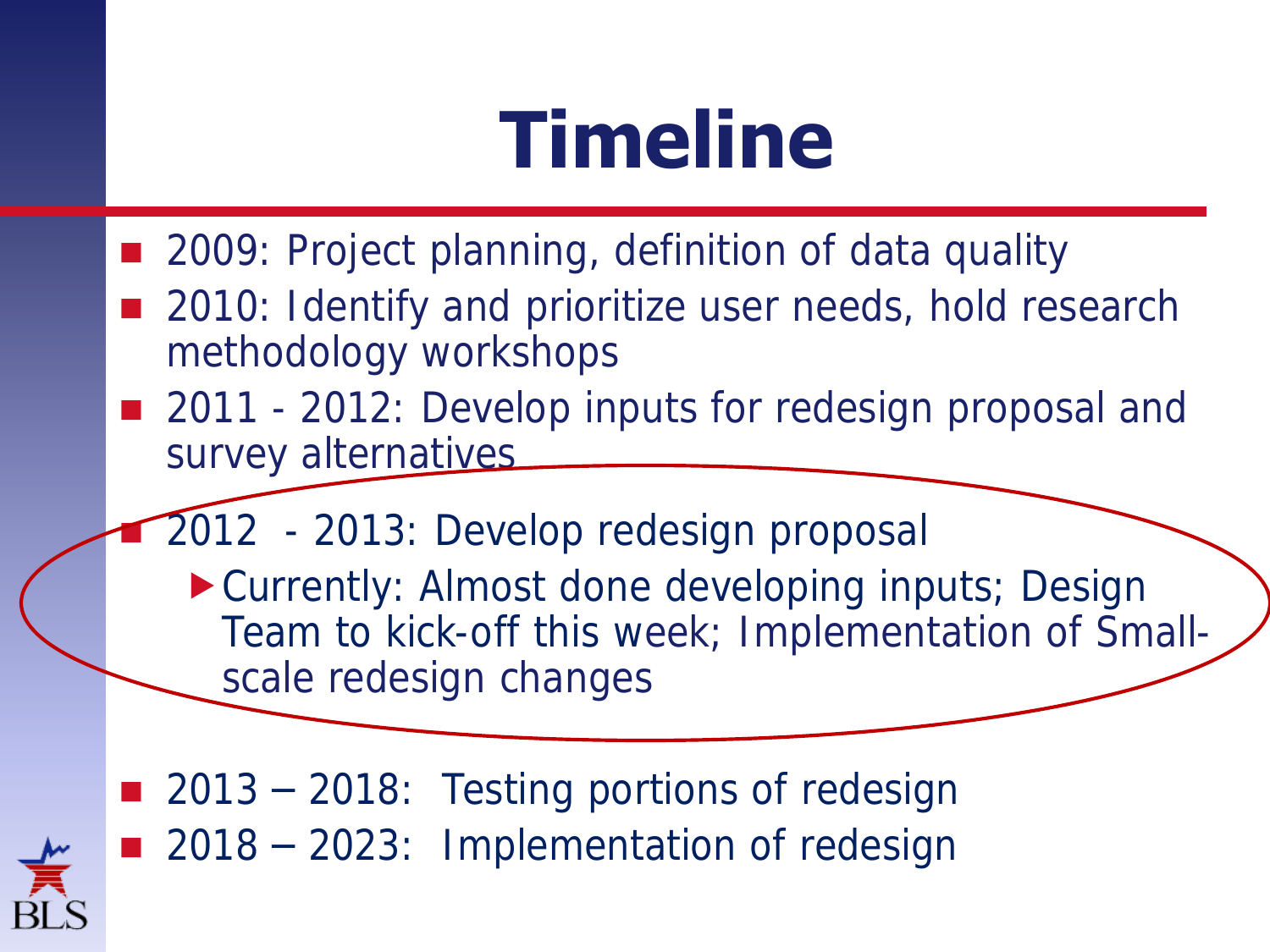

- Submitted budget initiative for Gemini (e.g., large scale redesign research); it was denied
- **The CE research program has an annual budget,** most of which has gone towards redesign work
- **The redesign survey must remain "budget"** neutral"